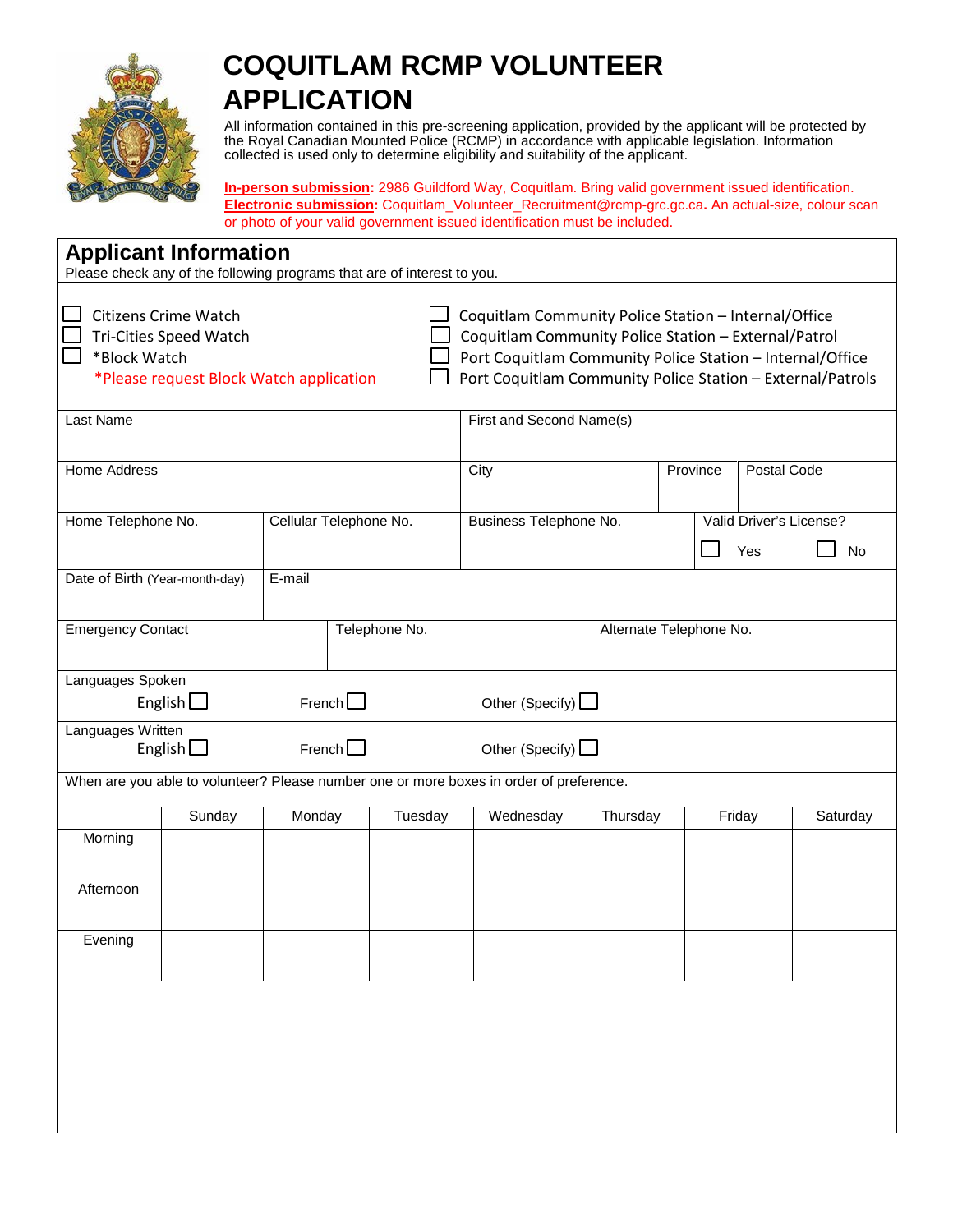## **Reference Information**

List two references who may be contacted. References may be of a personal, business, educational, or volunteer nature (no relatives).

| Name | Telephone No. | Relationship | Name of institution, if<br>applicable |  |
|------|---------------|--------------|---------------------------------------|--|
|      |               |              |                                       |  |
|      |               |              |                                       |  |

| <b>General Information</b>            |                                                                                 |                                                                                                                                                                                                                                                                                                                                                                                                   |
|---------------------------------------|---------------------------------------------------------------------------------|---------------------------------------------------------------------------------------------------------------------------------------------------------------------------------------------------------------------------------------------------------------------------------------------------------------------------------------------------------------------------------------------------|
| confidential.                         |                                                                                 | The RCMP is committed to developing inclusive, barrier-free selection processes and environments. If contacted in relation to a<br>volunteering opportunity, you should advise the RCMP in a timely fashion of the accommodation measures which must be taken to<br>enable you to be assessed in a fair and equitable manner. Information received relating to accommodation measures will remain |
|                                       |                                                                                 | Please describe why you would like to become a volunteer with the RCMP and what your expectations are.                                                                                                                                                                                                                                                                                            |
|                                       |                                                                                 |                                                                                                                                                                                                                                                                                                                                                                                                   |
|                                       | Please describe any volunteer or work experience you have that may be relevant. |                                                                                                                                                                                                                                                                                                                                                                                                   |
|                                       |                                                                                 |                                                                                                                                                                                                                                                                                                                                                                                                   |
|                                       |                                                                                 |                                                                                                                                                                                                                                                                                                                                                                                                   |
|                                       |                                                                                 |                                                                                                                                                                                                                                                                                                                                                                                                   |
|                                       |                                                                                 | Please describe any special skills, training, interests, or hobbies that may be relevant. You may list any organizations, clubs, etc. to                                                                                                                                                                                                                                                          |
|                                       | which you belong to that you feel are relevant to this application.             |                                                                                                                                                                                                                                                                                                                                                                                                   |
|                                       |                                                                                 |                                                                                                                                                                                                                                                                                                                                                                                                   |
|                                       |                                                                                 |                                                                                                                                                                                                                                                                                                                                                                                                   |
|                                       |                                                                                 |                                                                                                                                                                                                                                                                                                                                                                                                   |
| <b>Employment</b>                     |                                                                                 | Telephone No.                                                                                                                                                                                                                                                                                                                                                                                     |
|                                       | Name and contact information for present employer, if applicable.               |                                                                                                                                                                                                                                                                                                                                                                                                   |
|                                       |                                                                                 |                                                                                                                                                                                                                                                                                                                                                                                                   |
| May we contact your employer          |                                                                                 |                                                                                                                                                                                                                                                                                                                                                                                                   |
| $\Box$ Yes                            | No                                                                              |                                                                                                                                                                                                                                                                                                                                                                                                   |
| <b>Education</b>                      |                                                                                 |                                                                                                                                                                                                                                                                                                                                                                                                   |
| <b>High School</b>                    | Program                                                                         | Completed (If no, indicate highest level<br>obtained)                                                                                                                                                                                                                                                                                                                                             |
|                                       |                                                                                 | Yes<br>No                                                                                                                                                                                                                                                                                                                                                                                         |
| Post Secondary                        | Program                                                                         | Completed (If no, indicate highest level                                                                                                                                                                                                                                                                                                                                                          |
|                                       |                                                                                 | obtained)                                                                                                                                                                                                                                                                                                                                                                                         |
|                                       |                                                                                 | Yes<br>No                                                                                                                                                                                                                                                                                                                                                                                         |
| Other                                 | Program                                                                         | Completed (If no, indicate highest level<br>obtained)                                                                                                                                                                                                                                                                                                                                             |
|                                       |                                                                                 | Yes<br>No                                                                                                                                                                                                                                                                                                                                                                                         |
| <b>Conditions, Release and Waiver</b> |                                                                                 |                                                                                                                                                                                                                                                                                                                                                                                                   |